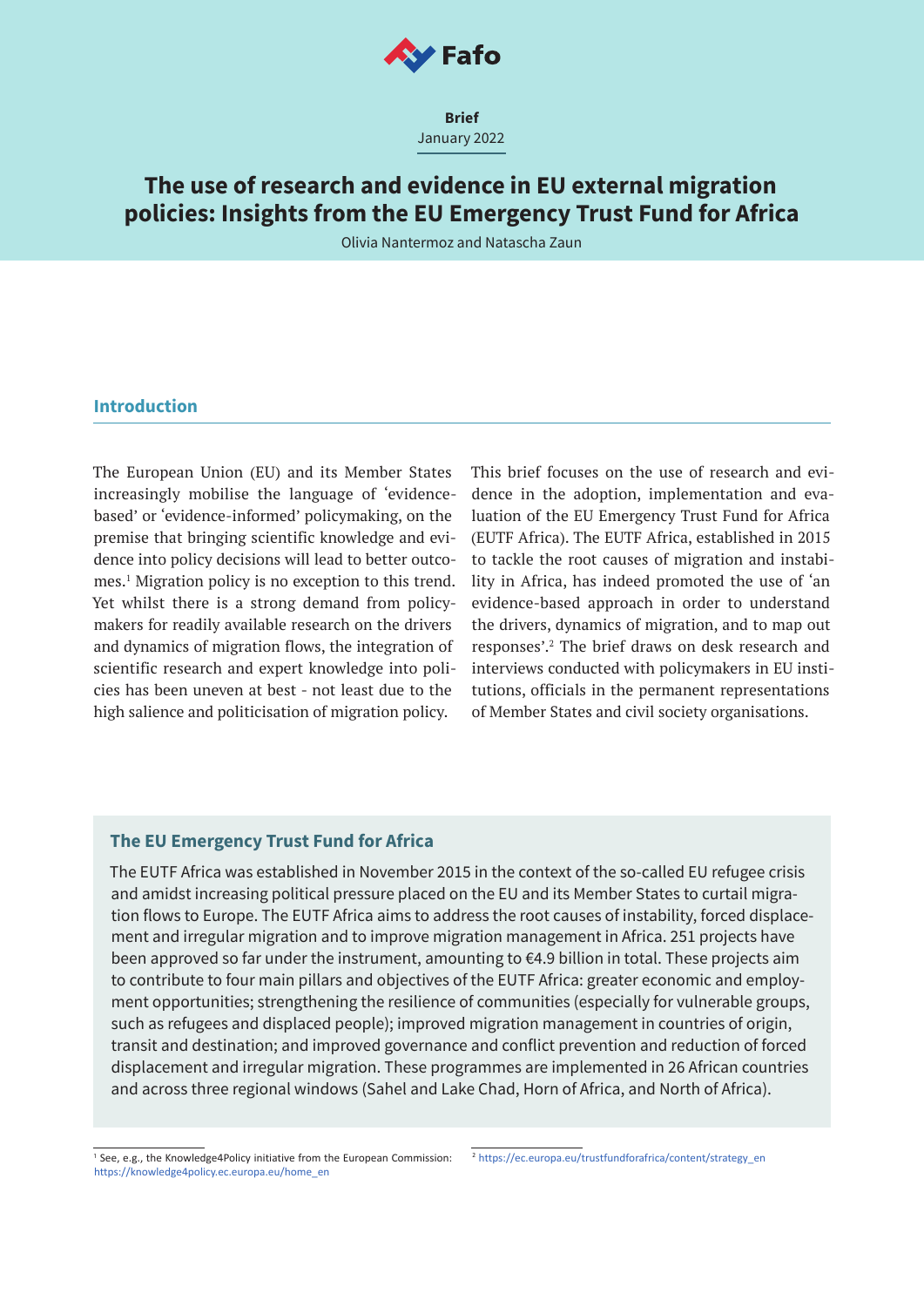### **Designing and adopting the EUTF Africa: no space for evidence?**

In November 2015, at the Valletta Summit, European and African heads of state and government committed to strengthen cooperation and find common solutions to migration-related challenges. The EUTF Africa was launched as the main deliverable of the Summit, demonstrating the EU's commitment to address the root causes of irregular migration and forced displacement in Africa. Whilst not completely new, this approach of framing development cooperation as an instrument to address migration flows has since become a mantra of EU external migration policy. This approach posits that by creating more favourable conditions in origin and transit countries, the EU can dissuade would-be migrants from leaving their country in the first place. Therefore, tackling the 'root causes' or underlying drivers of migration and forced displacement is expected to lead to a curbing of migration flows towards European shores. Based on this premise, the EUTF has sought to tackle a multi-faceted and wide-ranging set of challenges in African countries, including (but not limited to) poverty, unemployment and lack of access to resources, instability, uneven access to quality health services and education, and corruption.

Yet whilst this approach of addressing the root causes of migration through development aid is intuitively appealing and compelling, its underlying logic is flawed. $3$  There is a growing consensus amongst researchers that development tends to lead to more (rather than less) international migration, at least in the short term.<sup>4</sup> This is assumed to be because economic development, and notably income-generating programmes, create new aspirations for would-be migrants and facilitate access

to the resources and capital needed to migrate.<sup>5</sup> The relationship between economic development and migration flows tends to be reversed once a country reaches an upper-middle level of income — development then reducing emigration rates. However, for the countries where the EUTF intervenes, attaining this threshold would take decades — a timeline incompatible with the emergency nature of the instrument and with the need for quick results. Besides, the short-term mandate of the EUTF Africa creates important limitations in terms of its capacity to address the root causes of major societal issues, which require a long term and steady investment.<sup>6</sup>

The faultiness of the 'root causes' approach, however, does not make development assistance any less important or valuable. Indeed, many of the projects implemented under the EUTF Africa contribute to the traditional objectives of EU development assistance (poverty alleviation and fostering sustainable development and stability), which are valuable ends in their own right.<sup>7</sup> Rather, the reliance on an empirically flawed approach illustrates the risks and limitations of the instrumentalisation of development aid for migration control objectives.

<sup>3</sup> Zaun, N. & Nantermoz, O. (2021). The use of pseudo-causal narratives in EU policies: the case of the European Union Emergency Trust Fund for Africa. *Journal of European Public Policy.*

<sup>4</sup> This phenomenon is often called the 'migration hump'. See for instance Angenendt, S., Martin-Shields, C., & Schraven, B. (2017). More development– more migration? The 'migration hump' and its significance for development policy co-operation with Sub-Saharan Africa (Briefing Paper 20/2017). German Development Institute; Fratzke, S., & Salant, B. (2018). Moving beyond 'root causes'–the complicated relationship between development and migration. Migration Policy Institute.

<sup>5</sup> Ascencio, D. (1990). Unauthorised migration: An economic development response, report of the US Commission for the study of international migration and cooperative economic development. US Government Printing Office. Recent research suggests that improving the quality of and access to public services may lead to a small reduction of emigration rates (and therefore be more effective than income-generating projects). See MEDAM (2018). Foreign aid can dampen migration if it improves public services. https://www. medam-migration.eu/publications/policy-papers/foreign-aid-can-dampenmigration-if-it-improves-public-services-14406/

<sup>6</sup> This was noted in a mid-term evaluation of the EUTF Africa: https://ec.europa.eu/trustfundforafrica/sites/default/files/mtr\_final\_report\_1.pdf

<sup>&</sup>lt;sup>7</sup> In fact, for some implementing actors (in the Commission and the Permanent Representations of Member States), the reduction of migration flows towards Europe was never an indicator of success of the EUTF Africa. What was crucial for these actors, instead, was preserving the core principles of development cooperation, and ensuring that the funding would not be predominantly directed towards migration control or migration management programmes.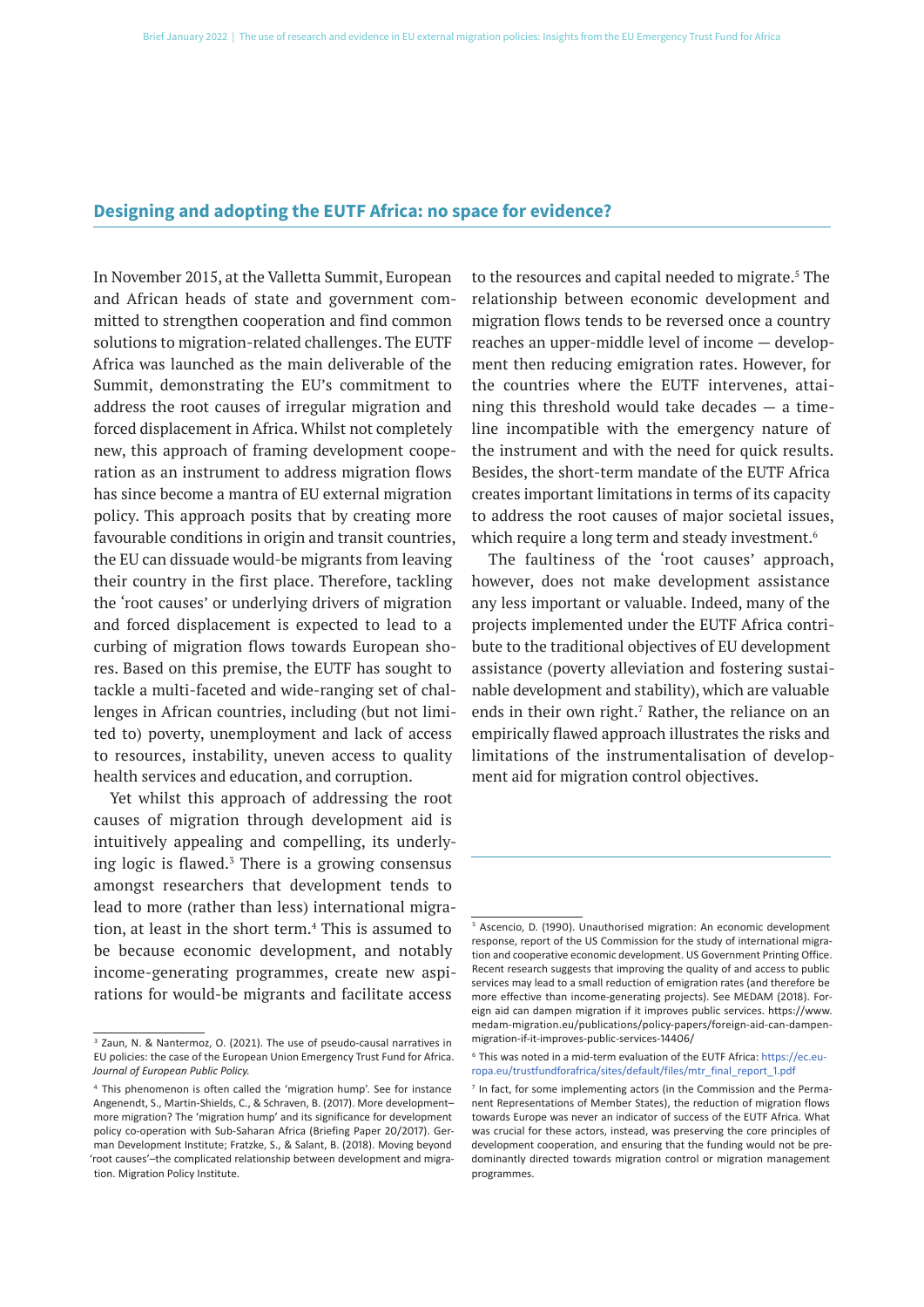### **An important investment in research in the implementation of the EUTF Africa**

Contrasting with the limited mobilisation of research and evidence during the design of the EUTF Africa, the implementation stage gives more room to evidence-based interventions. The EUTF Africa invested in the creation of two Research and Evidence Facilities (one for the Horn of Africa and one for the Sahel/Lake Chad and North of Africa regions). These Research and Evidence Facilities are tasked with conducting research on the drivers of irregular migration, instability, insecurity and forced displacement and on migration routes in Africa. The research produced, in turn, is expected to inform policy interventions and operational approaches, by equipping the implementing team with the knowledge needed to maximise the quality and impact of the programmes. The two Research and Evidence Facilities are backed up with significant resources ( $\epsilon$ 28.1) million in funding) and have produced a wealth of resources and research outputs.8 The Horn of Africa Research and Evidence Facility has generated fifty research reports, briefings and working papers. Its priority areas have been defined with a view to making 'a concerted and valuable contribution to EU Trust Fund project implementation'9 and to generating 'policy-relevant knowledge'.<sup>10</sup> The Research and Evidence Facility for the Sahel/Lake Chad and North of Africa regions has meanwhile conducted thirtyseven field studies, surveys and other research initiatives.11

This heavy investment in research reflects a genuine concern for obtaining a more granular understanding of displacement and conflict dynamics and for understanding the multiple, complex web of reasons and situations which lead individuals or groups to migrate. Whilst the EU has traditionally focused on migration patterns at the national level, these research initiatives have aimed at gaining a more fine-grained understanding of migration and displacement dynamics at the sub-national level (whether it be at the level of a region, or for specific communities).

Notwithstanding this, important barriers and challenges remain when it comes to using the knowledge generated by these Research and Evidence Facilities. The lack of clear guidelines on the relationship between the Research and Evidence Facilities and the actors charged with formulating and managing programmes has complicated the direct consumption and use of the research generated for programmatic purposes.<sup>12</sup> This shows the importance (for future EU instruments) of formalising from the start the relationship between research and operational entities, and of encouraging frequent and open communication between the two. At the same time, it is important to recognise that the temporal demands of research (which often requires months if not years before yielding results) complicate its use for programmatic purposes — even more so where there is pressure for immediate and fastpaced action (as was the case with the EUTF Africa). Besides, the proliferation of research initiatives and wealth of outputs generated by the Research and Evidence Facilities has made it difficult for implementers (especially in Member States) to keep up with and digest all the research being produced.

<sup>&</sup>lt;sup>8</sup> It is worth noting that such a heavy investment in research has not always been popular, not least because research funds are often seen as diverting money away from operational funds and projects on the ground.

<sup>9</sup> https://blogs.soas.ac.uk/ref-hornresearch/files/2020/02/Migration-and-Conflict-desk-review.pdf, p. 4

<sup>10</sup> https://ec.europa.eu/trustfundforafrica/content/research-monitoring-and-evaluation\_en

<sup>11</sup> https://ec.europa.eu/trustfundforafrica/region/cross-window/regional/ research-and-evidence-facility-sahel-and-lake-chad-region-and\_en

<sup>12</sup> https://blogs.soas.ac.uk/ref-hornresearch/files/2020/06/Rapid-Reviewof-the-European-Union-Emergency-Trust-Fund-for-Africas-Research-and-Evidence-Facility-and-Web-and-Social-Media-Analytics-Report.pdf